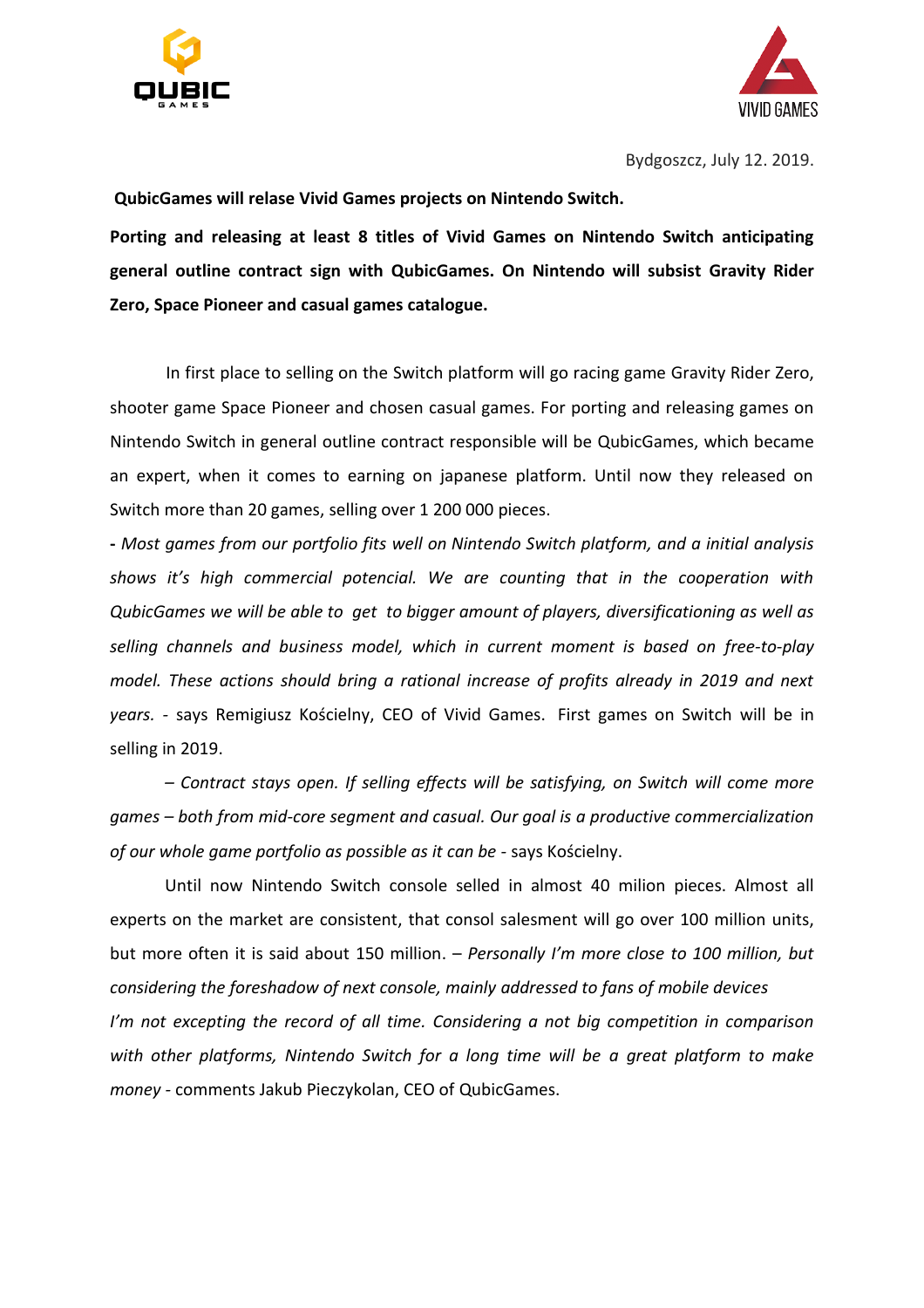



## **ABOUT VIVID GAMES**

Vivid Games is one of the best polish mobile games developers. From more than a decade is makes and provides on global the highest standard products. The biggest success of the partnership is Real Boxing, which is the best boxing series available on mobile platforms. The studio was called "Best Indie Developer" for its achievments, it won the award of "Best Polish Game of the Year", and a prestige emphasis from Apple Editors' Choice. Vivid Games S.A. is a public partnership, noted on the Warsaw stock market GPW and have offices in Bydgoszcz and Warsaw.

More information about Vivid Games you can find on the site [www.vividgames.com.](http://www.vividgames.com/)

## **ABOUT QUBIC GAMES**

QubicGames SA is a publisher and a developer of independent Premium games with 15 years experience. Copartnership is specializing in creating, porting, and realasing games on Nintendo Switch platform. It is sucessful and global publisher, which is working with developers from over 10 countries. In their publishing portfolio has over twenty games realased on the newest Nintendo console, which selling sprzedaż increased over 1 200 000 copies. From September 2016 actions of QubicGames are on the NewConnect market.

## **More information about QubicGames you can find on:**

- website <https://qubicgames.com/>
- Facebook <https://www.facebook.com/havefuneverywhere/>
- Twitter <https://twitter.com/QubicGames>

**CONTACT:**

**Tomasz Muchalski** phone: 504 212 463 [t.muchalski@everestconsulting.pl](mailto:t.muchalski@everestconsulting.pl)